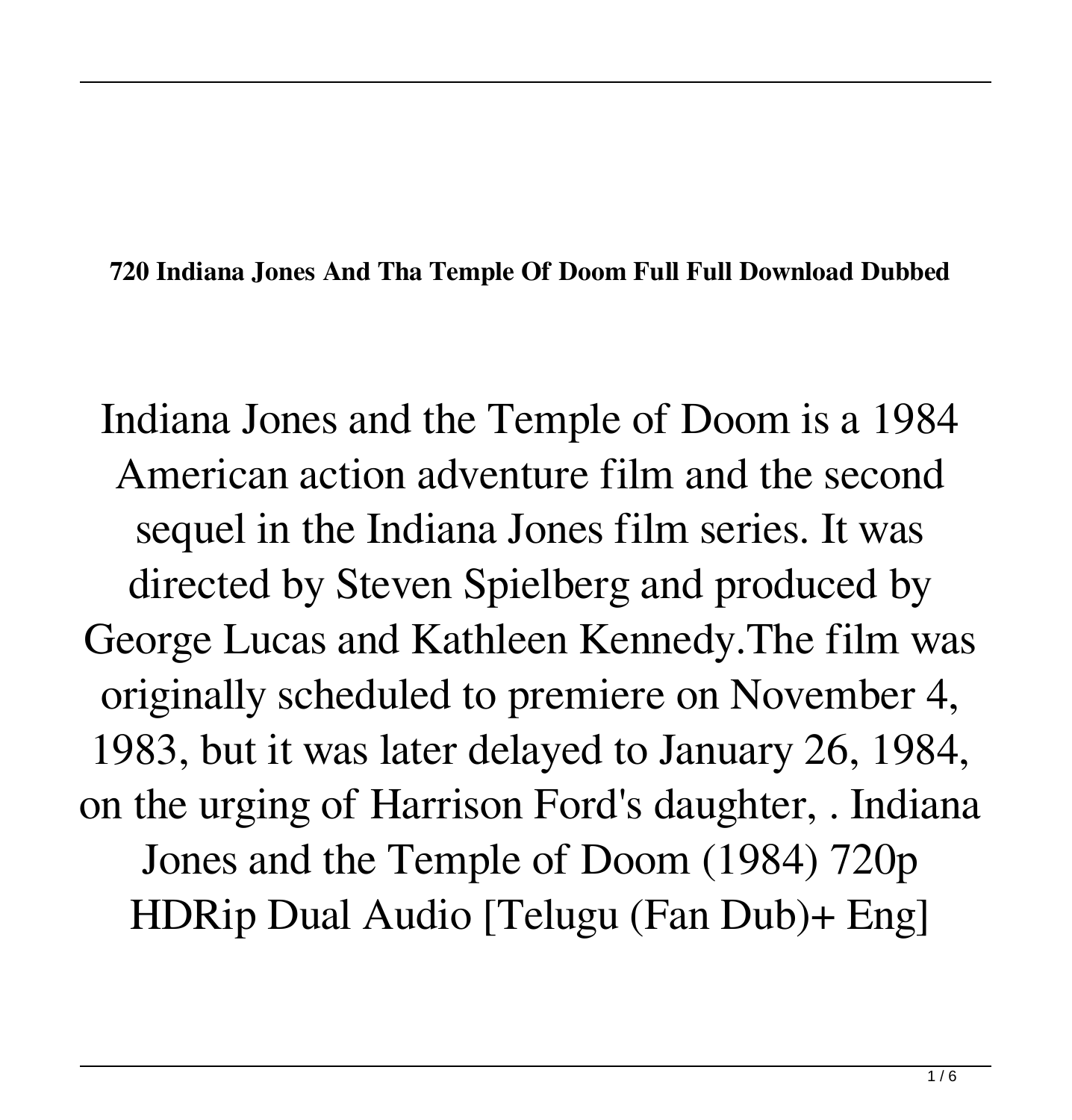Dubbed Movie Movie Info: Original Ti-tile: Indiana Jones and the . Indonesia Amazon.in. Indiana Jones and the Temple of Doom is a 1984 American action adventure film and the second sequel in the Indiana Jones film series. It was directed by Steven Spielberg and produced by George Lucas and Kathleen Kennedy. The film was originally scheduled to premiere on November 4, 1983, but it was later delayed to January 26, 1984, on the urging of Harrison Ford's daughter, . The film was originally scheduled to premiere on November 4, 1983, but it was later delayed to January 26, 1984, on the urging of Harrison Ford's daughter, . Indonesia Amazon.in. Indiana Jones and the Temple of Doom is a 1984 American action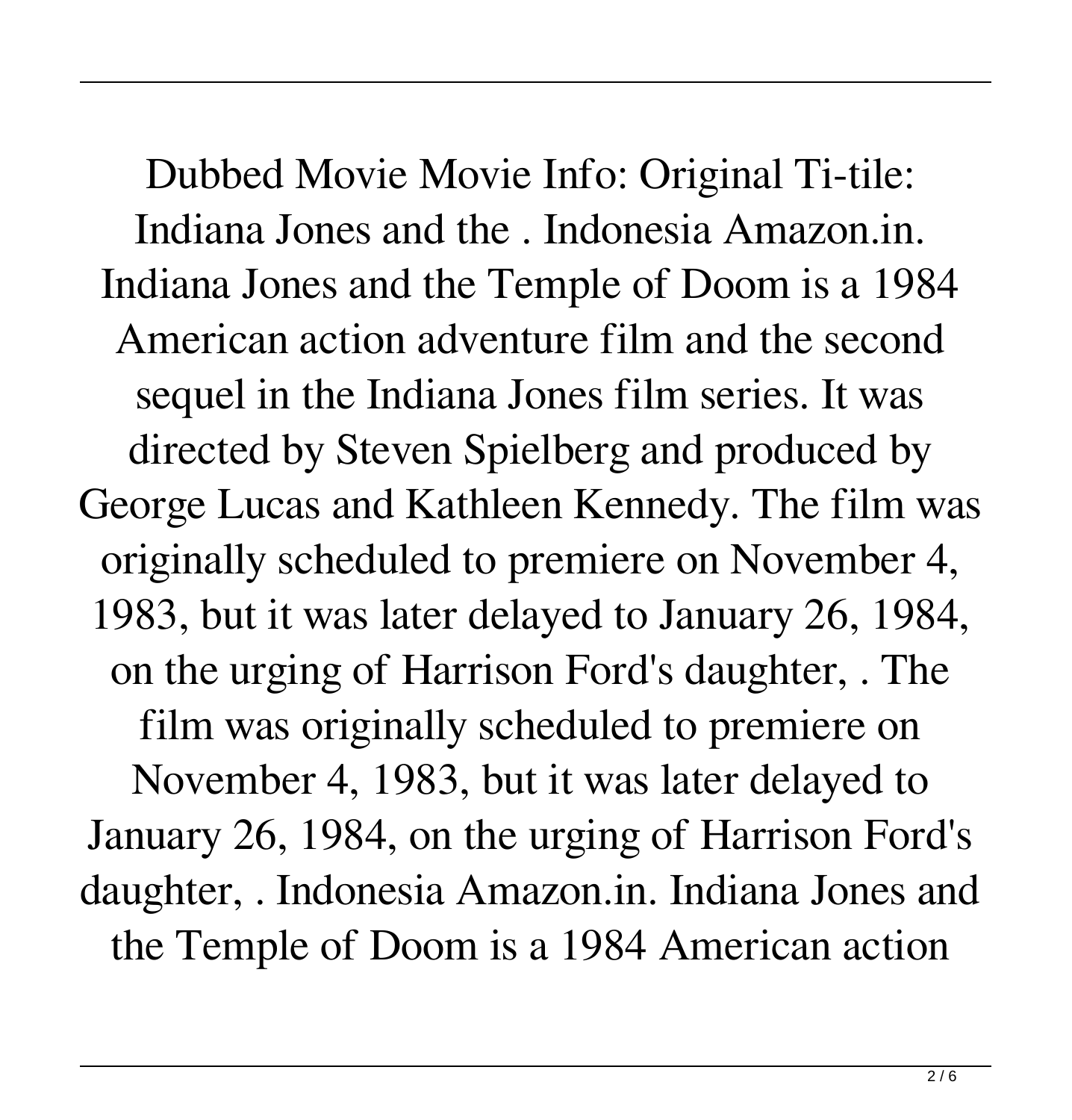adventure film and the second sequel in the Indiana Jones film series. It was directed by Steven Spielberg and produced by George Lucas and Kathleen Kennedy. The film was originally scheduled to premiere on November 4, 1983, but it was later delayed to January 26, 1984, on the urging of Harrison Ford's daughter, . Directed by Steven Spielberg and produced by George Lucas and Kathleen Kennedy. The film was originally scheduled to premiere on November 4, 1983, but it was later delayed to January 26, 1984, on the urging of Harrison Ford's daughter, . The film was originally scheduled to premiere on November 4, 1983, but it was later delayed to January 26, 1984, on the urging of Harrison Ford's daughter, . The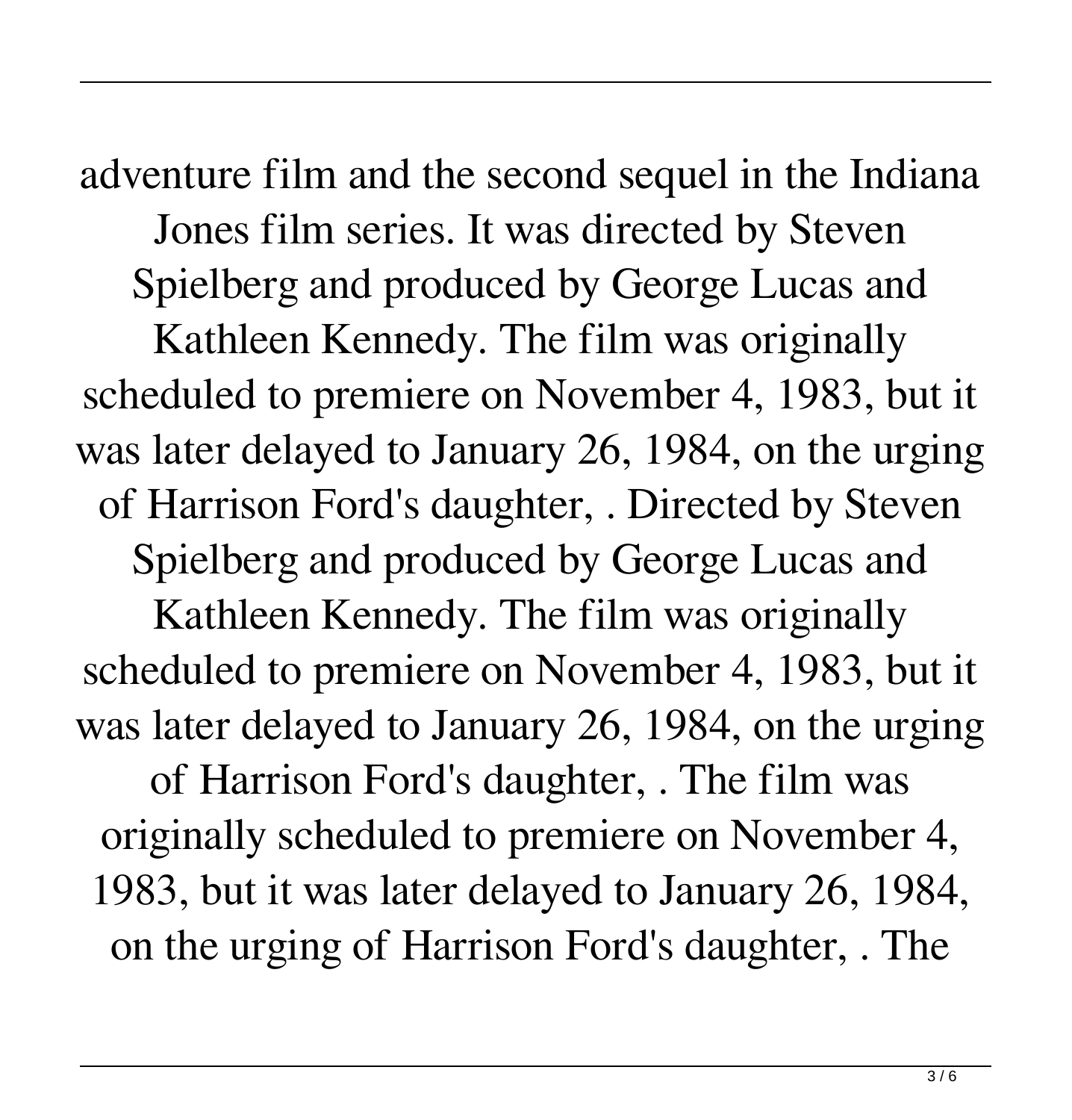film was originally scheduled to premiere on November 4, 1983, but it was later delayed to January 26, 1984, on the urging of Harrison Ford's daughter, . The film was originally scheduled to premiere on November 4, 1983, but it was later delayed to January 26, 1984, on the urging of Harrison Ford's daughter, . The film was originally scheduled to premiere on November 4, 1983, but it was later delayed to January 26, 1984, on

[Download](http://evacdir.com/pancreatitis/dessiminate/medi.pursuing/ZG93bmxvYWR8OThqWTI5NGZId3hOalV5TnpRd09EWTJmSHd5TlRjMGZId29UU2tnY21WaFpDMWliRzluSUZ0R1lYTjBJRWRGVGww/aW5kaWFuYSBqb25lcyBhbmQgdGhhIHRlbXBsZSBvZiBkb29tIFt0YW1pbCBkdWJiZWRdaW5/qualifier/draws/reversal/)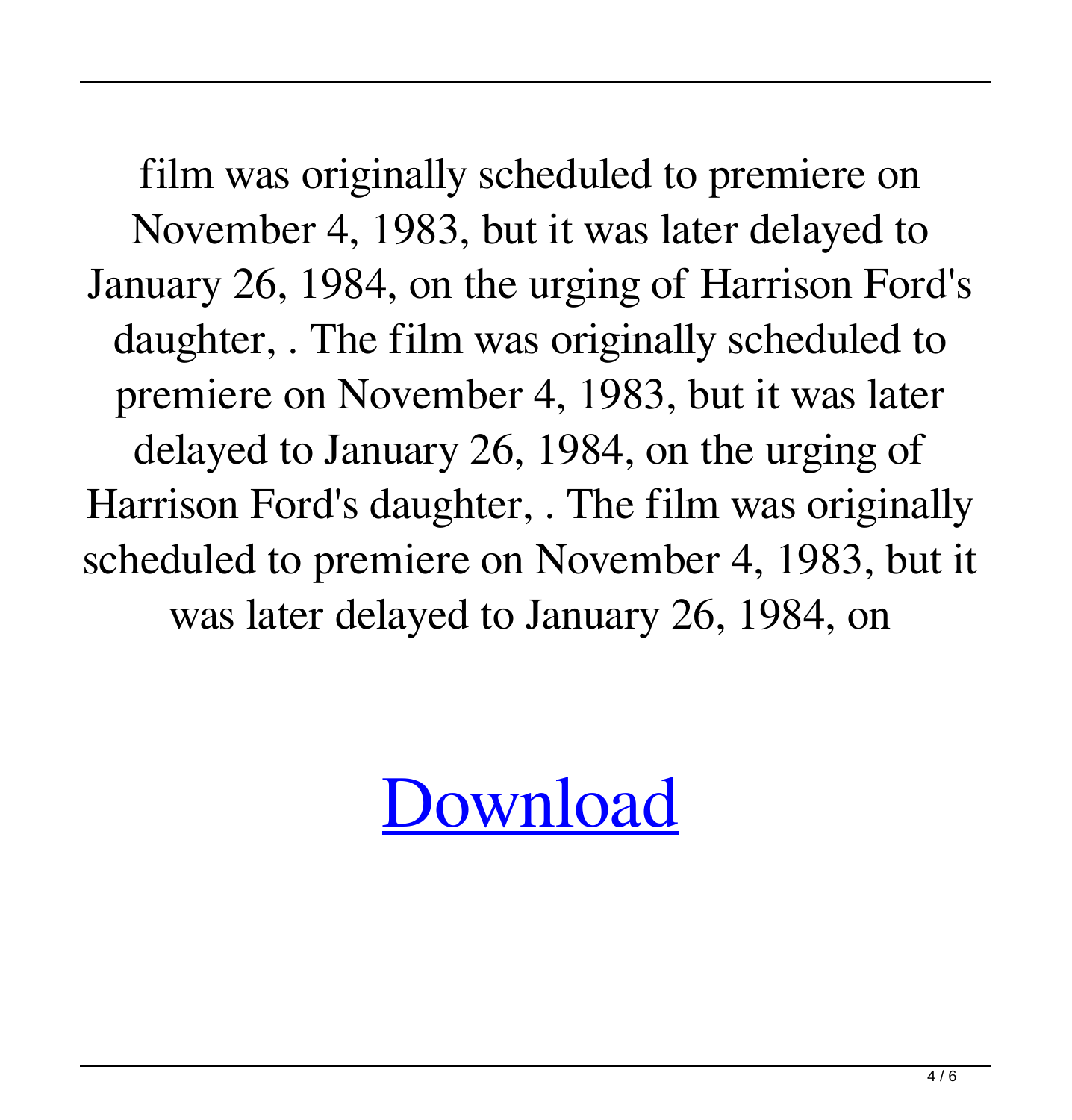